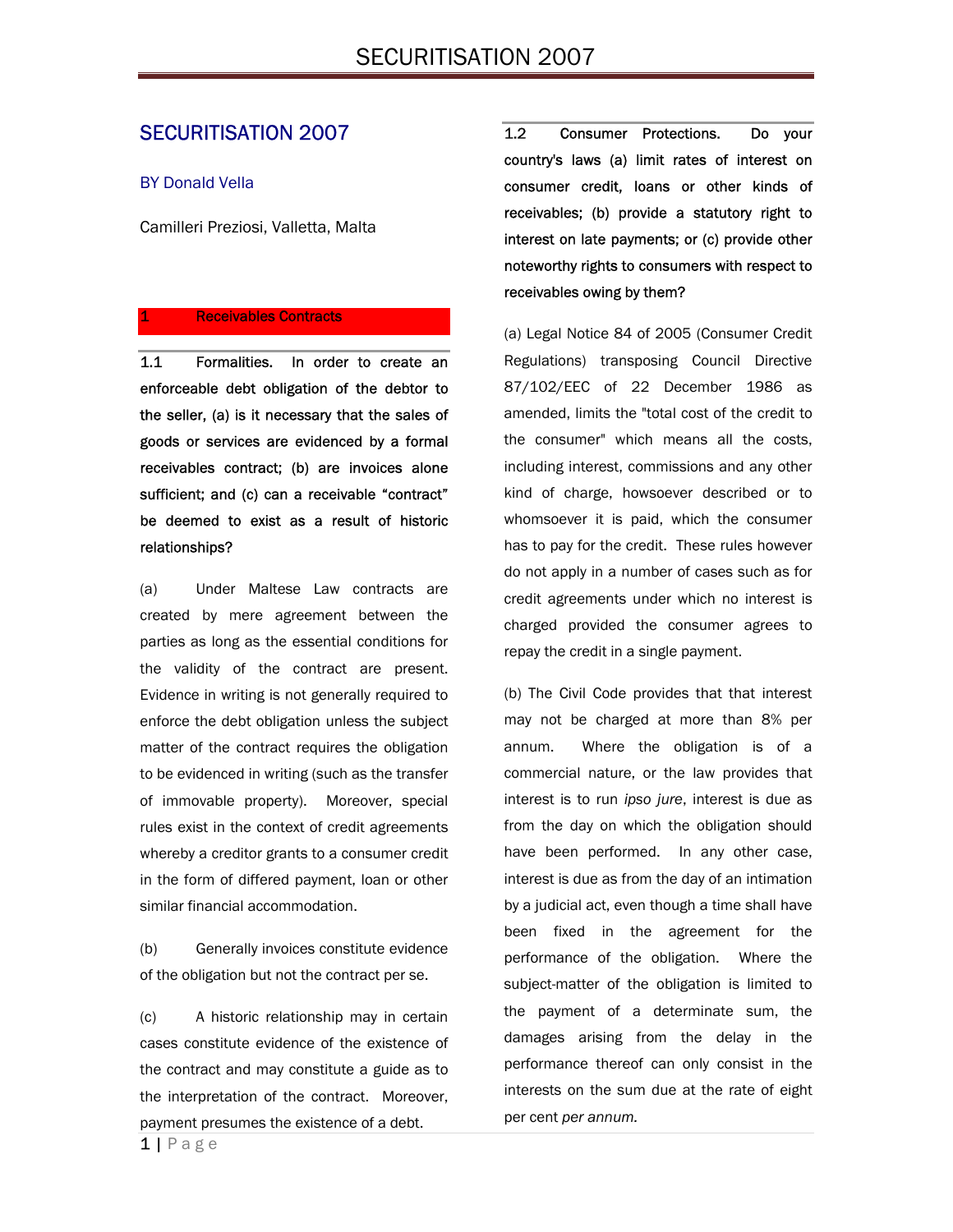(c) The Consumer Credit Regulations offer various rights to consumers with respect to receivables owing by them. In particular, the credit agreement entered with the consumers cannot prejudice the rights of the consumer against the trader who has supplied goods or services purchased by means of such an agreement where such goods or services are not supplied or are otherwise not in conformity with the contract for their supply entered into between the consumer and the trader.

The Securitisation Act (Cap. 484 of the laws of Malta) disapplies the provisions of the Civil Code or any other law insofar as they limit or restrict the charging of interest and compound interest. Moreover in the context of a securitisation transaction it is lawful for the amount of interest due in respect of a debt or obligation to exceed the amount of capital due in respect of any such debt or obligation.

1.3 Government Receivables. Where the receivables contract has been entered into with the government or a government agency are there different requirements and laws that apply to the sale of receivables?

In general the requirements are the same. The sale may however be subjected to the prohibitions relating to State Aid in terms of European Union law.

2 Choice of Law – Receivables **Contracts** 

2.1 No Law Specified. If the seller and the debtor do not specify a choice of law in

their receivables contract, what are the main principles in your country that will determine the governing law of the contract?

The principles followed by Maltese courts emanate from the Rome Convention on Contractual Obligations, as implemented by means of the Rome Convention on Contractual Obligations (Ratification) Act (Cap.482 of the Laws of Malta). In the event that no proper law is specified, the Maltese courts would refer to the law of the country with which the contract is most closely connected.

Nevertheless, a separable part of the contract which has a closer connection with another country may, by way of exception be governed by the law of that other country. Special rules apply in this regard.

2.2 Base Case. If the seller and the debtors are resident in your country, and the transactions giving rise to the receivables and the payment of the receivables take place in your country, and the seller and the debtor choose the law of your jurisdiction to govern the receivables contract, is there any reason why a court in your country would not give effect to their choice of law?

The Maltese courts would give effect to the choice of law of the parties principally due to the principle of freedom of parties to contract and to determine the terms thereof as the law between them and also pursuant to Article 2 of the Rome Convention.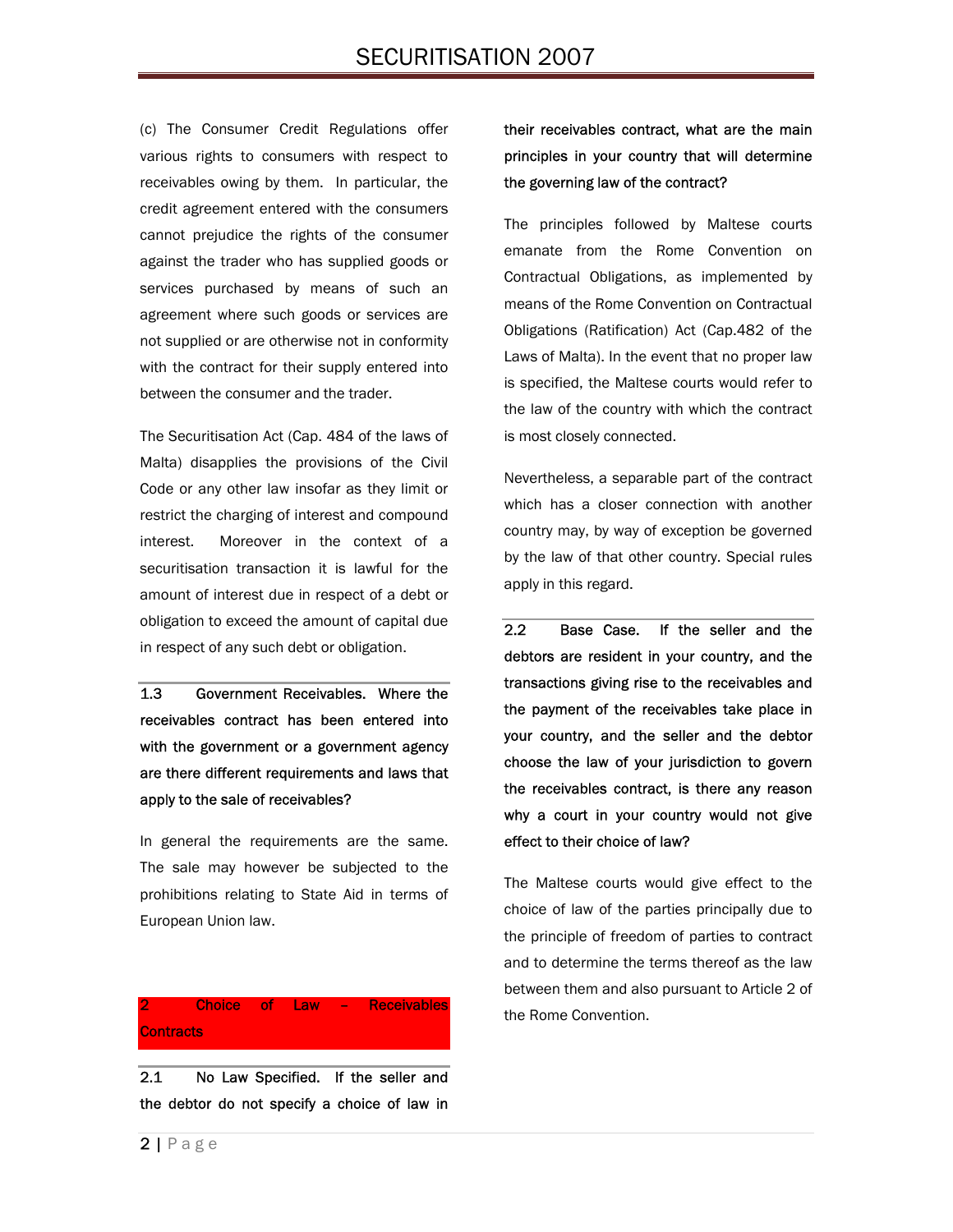2.3 Freedom to Choose Other Law. If the seller and the debtors are resident in your country, and the transactions giving rise to the receivables and the payment of the receivables take place in your country, can the seller and the debtor choose a different country's law to govern the receivables contract and the receivables?

Pursuant to the Rome Convention and to the general principles of Maltese law, parties to a contract are free to decide what the proper law of their contract is to be. This applies even when both parties are located in Malta and the transactions giving rise to the receivable and the payment of the receivables takes place in Malta. This may, however be set aside insofar as the proper law is in contravention to an issue of Maltese public policy, in which case, the Maltese courts would adopt Maltese law on that particular issue.

2.4 Seller Resident. If the seller is resident in your country, and the seller and the debtor choose the law of your country to govern their receivables contract, will a court in your country give effect to their choice of law?

In such a case, the Maltese Courts will give effect to the choice of law of the parties provided that in the case of mandatory rules Maltese law would prevail. Some of these mandatory rules are specifically catered for in the Rome Convention and include *inter alia*  certain consumer contracts.

2.5 Debtor Resident. If the debtor is resident in your country, and the seller and the debtor choose the law of your country to govern their receivables contract, will a court in your country give effect to their choice of law?

Refer to question 2.4 above.

### Choice of Law - Receivables Purchase Agreement

3.1 Freedom to Choose Other Law. If your country's law governs the receivables, and the seller sells the receivables to a purchaser in another country, and the seller and the purchaser choose the law of the purchaser's country or a third country to govern their sale agreement, will a court in your country give effect to their choice of law?

The parties to a contract for the sale of receivables are free to choose which country's law is to govern that contract irrespective of the law which governs the receivables themselves. This applies irrespective of whether the parties are in different countries and irrespective of whether the parties choose a jurisdiction different from that in which one of them is located. Nevertheless, certain issues regarding perfection and transfer of the receivables may be determined by the law of the receivables irrespective of the law governing the contact of sale.

3.2 Other Advantages. Conversely, if another country's law governs the receivables, and the seller is resident in your country, are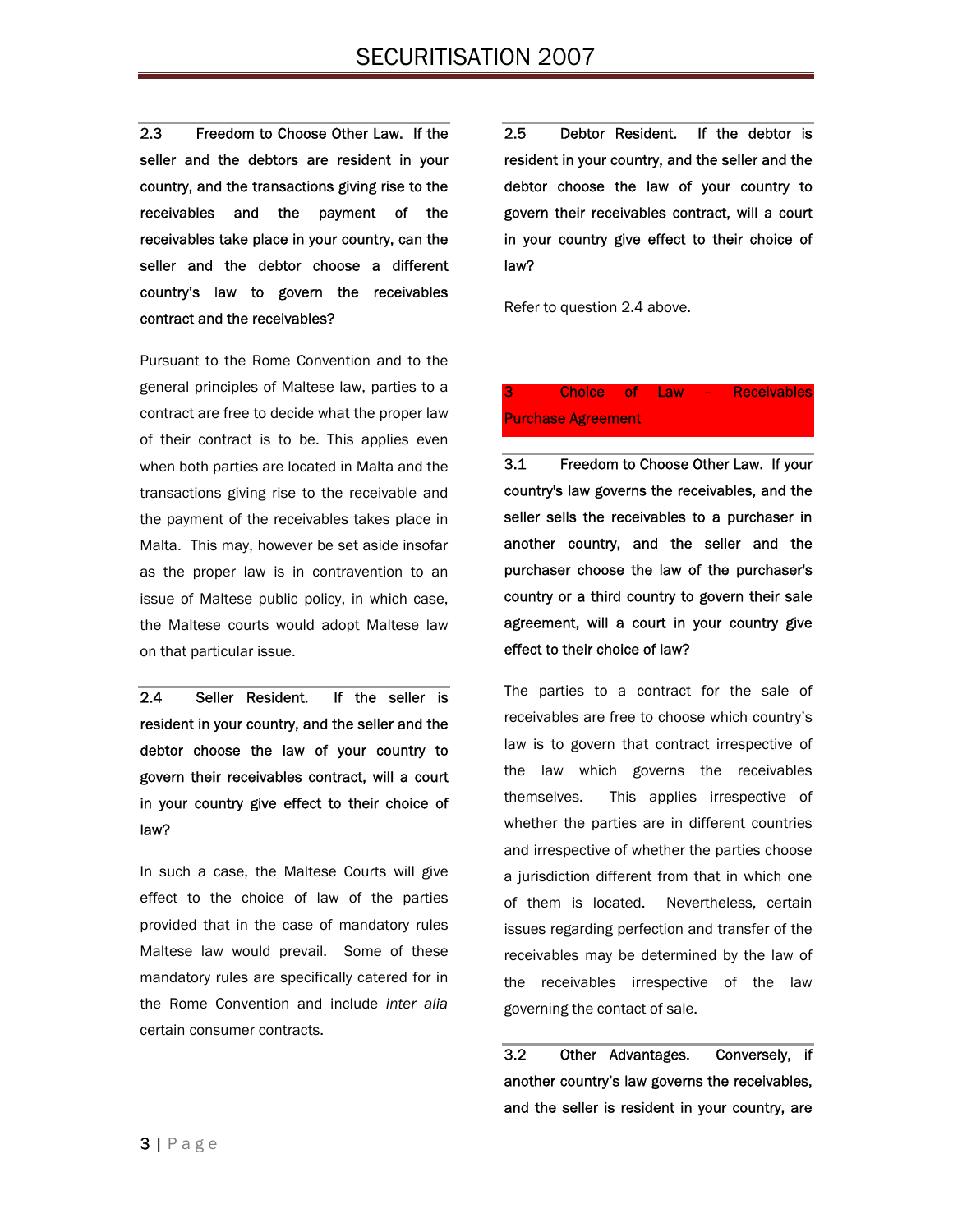### there circumstances where it would be beneficial to choose the law of your country to govern the sale agreement?

Choosing Maltese law to govern the contract when the receivables themselves would be governed by Maltese law will ensure that if seized with the issue, Maltese courts would not have to interpret an agreement in accordance with foreign law. This will have the result of solving perfection issues if any. Also, this might result in less costs being incurred by the parties given that experts to advise the courts on foreign law would not need to be appointed. The onus of proving that the foreign law is different to the local one, and of proving what the foreign law is, lies upon the party who pleads the benefit of the foreign law.

3.3 Effectiveness. In either of the cases described in questions 3.1 or 3.2, will your country's laws apply to determine (i) whether the sale of receivables is effective as between the seller and the purchaser; (ii) whether the sale is perfected; and/or (iii) whether the sale is effective and enforceable against the debtors?

(i) Subject to the application of mandatory rules, the law governing the contract of sale will apply to determine the effectiveness of the sale between the seller and the purchaser. This will however be limited to determine the personal rights and responsibilities between the seller and the purchaser. Moreover, a party may rely upon the law of the country in which he has his habitual residence to establish that he did not consent if it appears from the circumstances that it would not be

reasonable to determine the effect of his conduct in accordance with the law chosen by the parties (Rome Convention on Contractual Obligations).

(ii) The requirements to perfect the sale are likely to be governed by the law of the receivables.

(iii) The rights and obligations of the purchaser and the debtors are likely to be governed by the law of the receivables.

#### **Asset Sales**

4.1 Sale Methods Generally. In your country what is (are) the customary method(s) for a seller to sell accounts receivables to a purchaser?

The customary method for a seller to sell accounts receivable to a purchaser is by way of assignment or sale, even though this may also take place through other means such as novation and declaration of trust.

4.2 Perfection Generally. What formalities are required generally for the sale of accounts receivable to be perfected? Are there any additional or other formalities required for the sale of accounts receivable to be perfected against any subsequent good faith purchasers for value of the same accounts receivable from the seller?

Generally, the assignment or sale of a debt is complete, and the ownership is *ipso jure*  acquired by the assignee as soon as the debt and the price have been agreed upon, and,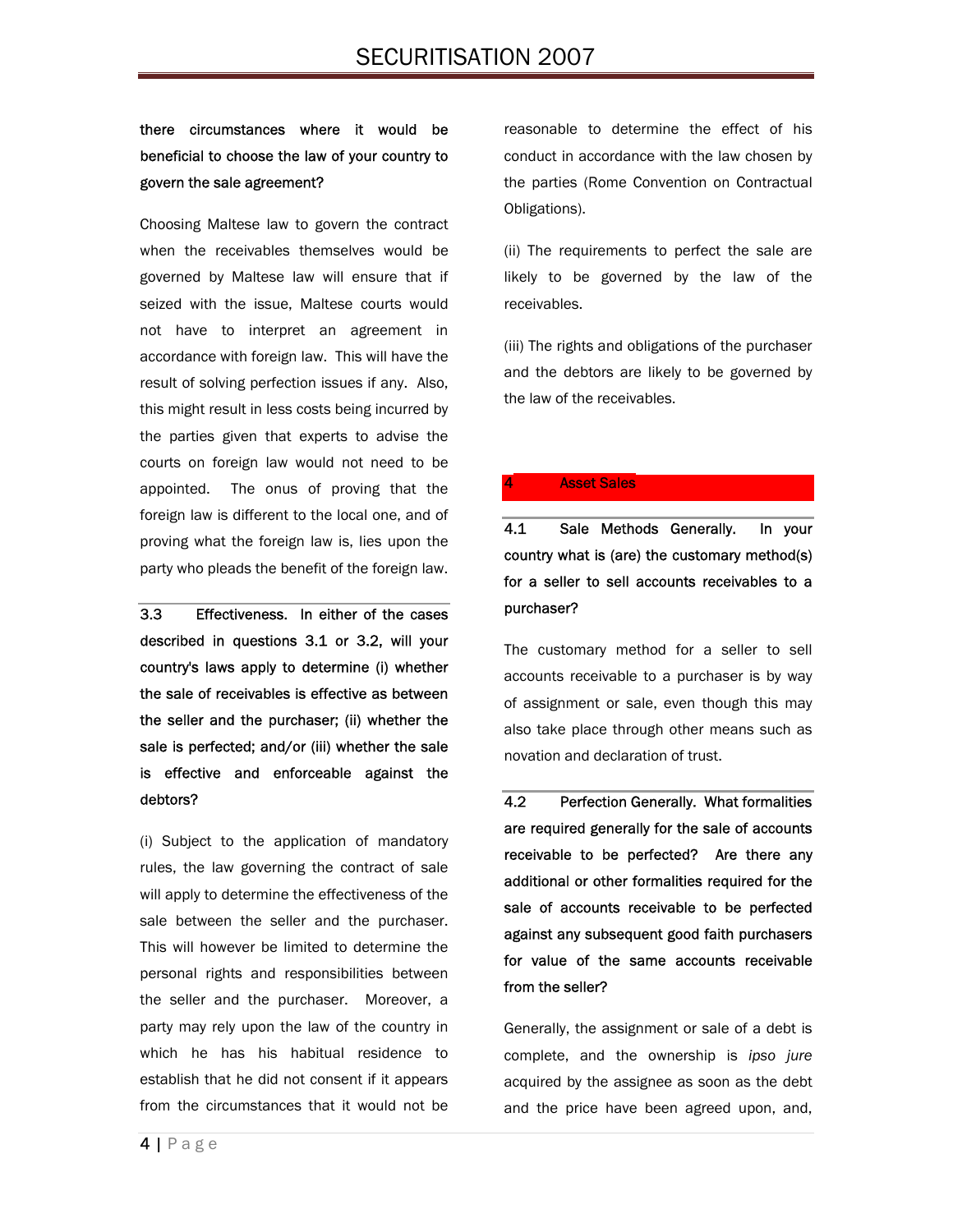except in the case of a right transferable by the delivery of the respective document of title, the deed of assignment is made. The assignment will not be valid unless made in writing. Moreover the assignment of debts arising from public deeds is void unless made by a public deed.

Special rules apply in the context of securitisation transactions. The Securitisation Act (Cap. 484 of the Laws of Malta) disapplies the general rules (as stated above) in the case of an assignment of a securitisation asset (defined as any asset, whether existing or future, whether movable or immovable, and whether tangible or intangible, and where the context so allows, includes risk) to a securitisation vehicle. An assignment in favour of a securitisation vehicle is not valid unless it is evidenced in writing. The assignment of assets to a securitisation vehicle is complete and the ownership of the assets is *ipso jure* acquired by the securitisation vehicle as soon as the assignment is reduced to writing. Moreover, the debtor will be deemed to be notified of the assignment upon one of the following events taking place at the option of the assignor or assignee:

(a) on notification to the debtor in writing by any means; or

(b) on the publication of a notice in a newspaper.

4.3 Perfection for Promissory Notes, etc. What additional or different requirements for sale and perfection apply to sales of

### promissory notes, mortgage loans, consumer loans or marketable debt securities?

(a) The transfer of promissory notes and bills of exchange requires the endorsement of the notes or bills in favour of the purchaser. The endorsement transfers any rights deriving from the promissory notes or bills of exchange in favour of the transferee.

(b) Consumer loans are generally treated as normal debts and for the perfection of the assignment the rules described in question4.2 apply. Where the rights of the creditor under a credit agreement are assigned to a third party, the consumer is entitled to raise against that third party any defence available to him against the original creditor. It is arguable however, whether this rule also applies in the case of securitisation transactions, given that article 10(5) of the Securitisation Act provides that "the underlying debtor shall have no right or claim against the securitisation vehicle in connection with any obligation relating to securitisation assets. The underlying debtor shall continue to enjoy all rights under the assigned contract against the originator who shall remain solely responsible for the performance of all the obligations thereunder."

(c) The sale of marketable debt securities requires different formalities depending on the nature of the debt securities. Transfer of bearer securities is made by delivery. The holder of a bearer security is entitled to exercise the right incorporated therein by showing the security. Transfers of order securities are made by endorsement and delivery of the certificate. Transfer of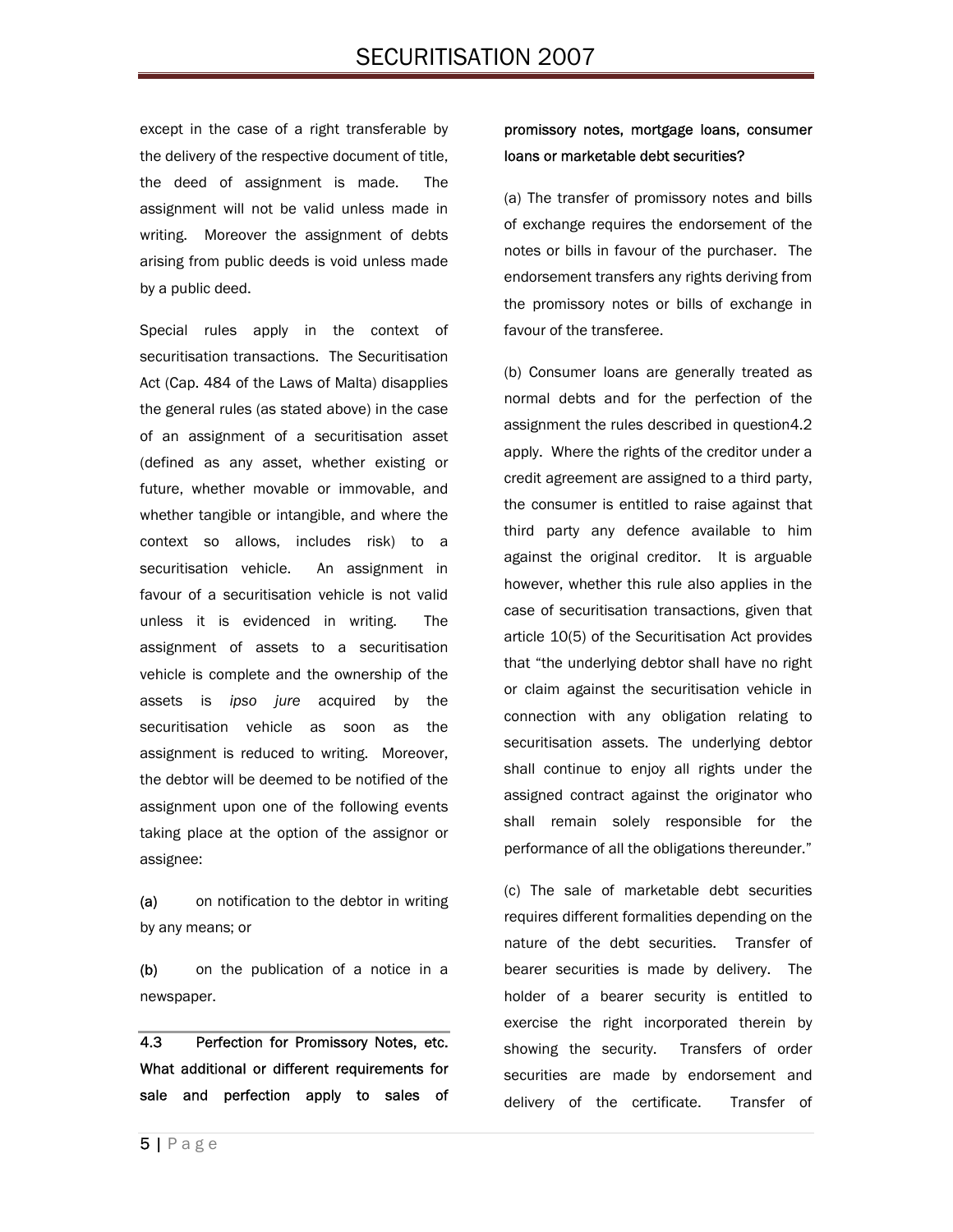registered securities is made by entering the name of the transferee on the book entry register.

A transfer of instruments falling within the purport of Directive 2002/47 EC of 6 June 2002 on Financial Collateral Arrangement (as implemented by the Financial Collateral Arrangements Regulations, 2004, LN 177 of 2004) ("FC Regulations") may be carried out without any formal act as defined therein and further on in this guide.

4.4 Debtor Notification. Must the seller or the purchaser notify debtors of the sale of receivables in order for the sale to be an effective sale against the debtors?

Notification is a pre-requisite for the sale to be an effective sale against the debtors. In default of such notice (the notice is not necessary if the debtor has acknowledged the assignment), or until such notice is given-

(*a*) the debtor may not set up the assignment against his creditor, and if he pays the debt to him he is thereby discharged;

(*b*) if the creditor, after having assigned the debt to one person, makes a second assignment thereof to another person who is in good faith, such other person, if he has given notice of the assignment made in his favour, shall be preferred to the former assignee;

(*c*) if the creditors of the assignor shall sue out a garnishee order attaching the sum due in the hands of the debtor, they shall be preferred to the assignee, even though they have become creditors only after the assignment; and

(*d*) the debtor is entitled to set off any sum which may become due to him by the assignor; but the assignee may not set off the debt assigned to him against any sum owing by him to the debtor.

Nevertheless, special rules apply in the context of securitisation transactions (vide question 4.2 above).

4.5 Debtor Consent. Must the seller or the purchaser obtain the debtors' consent to the sale of receivables in order for the sale to be an effective sale against the debtors? Does the answer to this question vary if (a) the receivables contract does not prohibit assignment but does not expressly permit assignment; or (b) the receivables contract expressly prohibits assignment?

Generally, the debtor's consent is not required for the sale of the receivables to be an effective sale against the debtors.

(a) The right to assign need not be expressly provided for in the receivables contract. If this right is not provided for the sale can still take place without debtor consent.

(b) The default position is that if the receivables contract expressly prohibits assignment the contract between the parties would prevail and the sale cannot take place without the debtor's consent. Nevertheless, by virtue of the Securitisation Act (Cap. 484 of the Laws of Malta) when a securitisation asset is assigned to a securitisation vehicle, such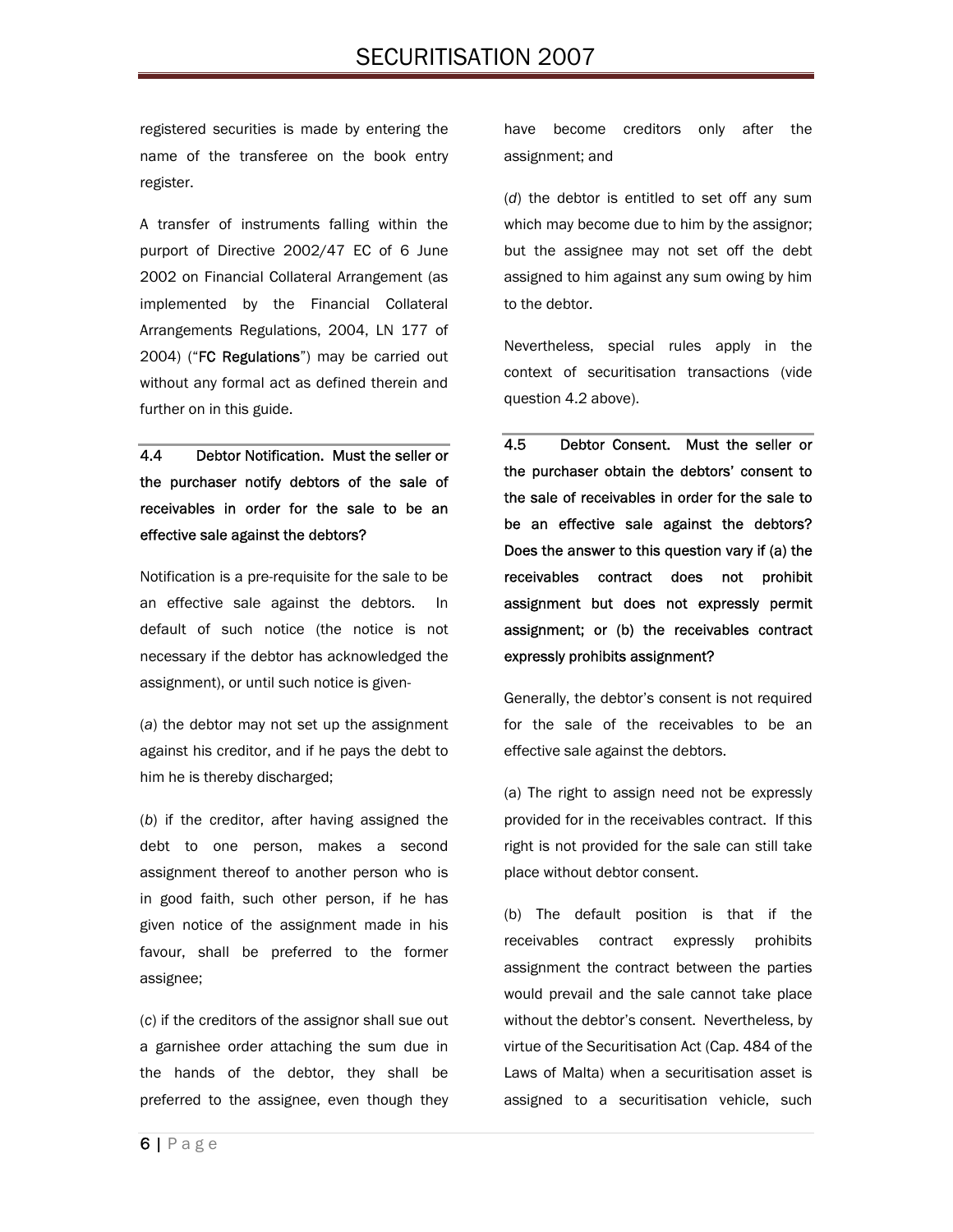assignment is treated as final, absolute and binding on the originator, the securitisation vehicle and on all third parties. Moreover, the assignment will not be subject to:

(i) annulment, rescission, revocation or termination, variation or abatement by any person and for any reason whatsoever;

(ii) any rights of the creditors of the originator for any reason whatsoever; or

(iii) any rights of a liquidator, provisional administrator, receiver, curator, controller, special controller of the originator or other similar officer of the originator for any reason whatsoever.

These rules apply notwithstanding any underlying contractual or statutory prohibition or restriction on the originator to assign in whole or in part the securitisation asset to any third party.

These special rules do not apply in the case of fraud on the part of the securitisation vehicle or in respect of an assignment entered into at a time when the insolvency of the vehicle was pending.

4.6 Liability to Debtor. If the seller sells receivables to the purchaser even though the receivables contract expressly prohibits assignment, will the seller be liable to the debtor for breach of contract?

It is likely that the seller will be liable for breach of contract and if requested in the court application to damages sustained by virtue of the breach.

4.7 Identification. Must the sale document specifically identify each of the receivables to be sold? If so, what specific information is required (e.g., debtor name, invoice number, invoice date, payment date, etc.)? Do the receivables being sold have to share objective characteristics?

An assignment of existing assets in the context of a securitisation transaction needs to identify at least two of the following features of the class of receivables being subject to the assignment:

a) the type of debt or asset or contract giving rise to the debt;

b) the class or type of debtors; and/or

c) the repayment period when the debts fall due;

so as to enable any interested party to reasonably determine which receivables are included in the assignment and it is not necessary to specify the name of the debtor or debtors, the date or the amount of any particular debt.

An assignment of future receivables must identify one of the features of the class of the receivables being subject to the assignments from each of the Features A and Features B listed hereunder in order to enable any interested party to reasonably determine which receivables are included in the assignment and it will not be necessary to specify the name of the debtor or debtors, the date or the amount of any particular debt.

#### Features A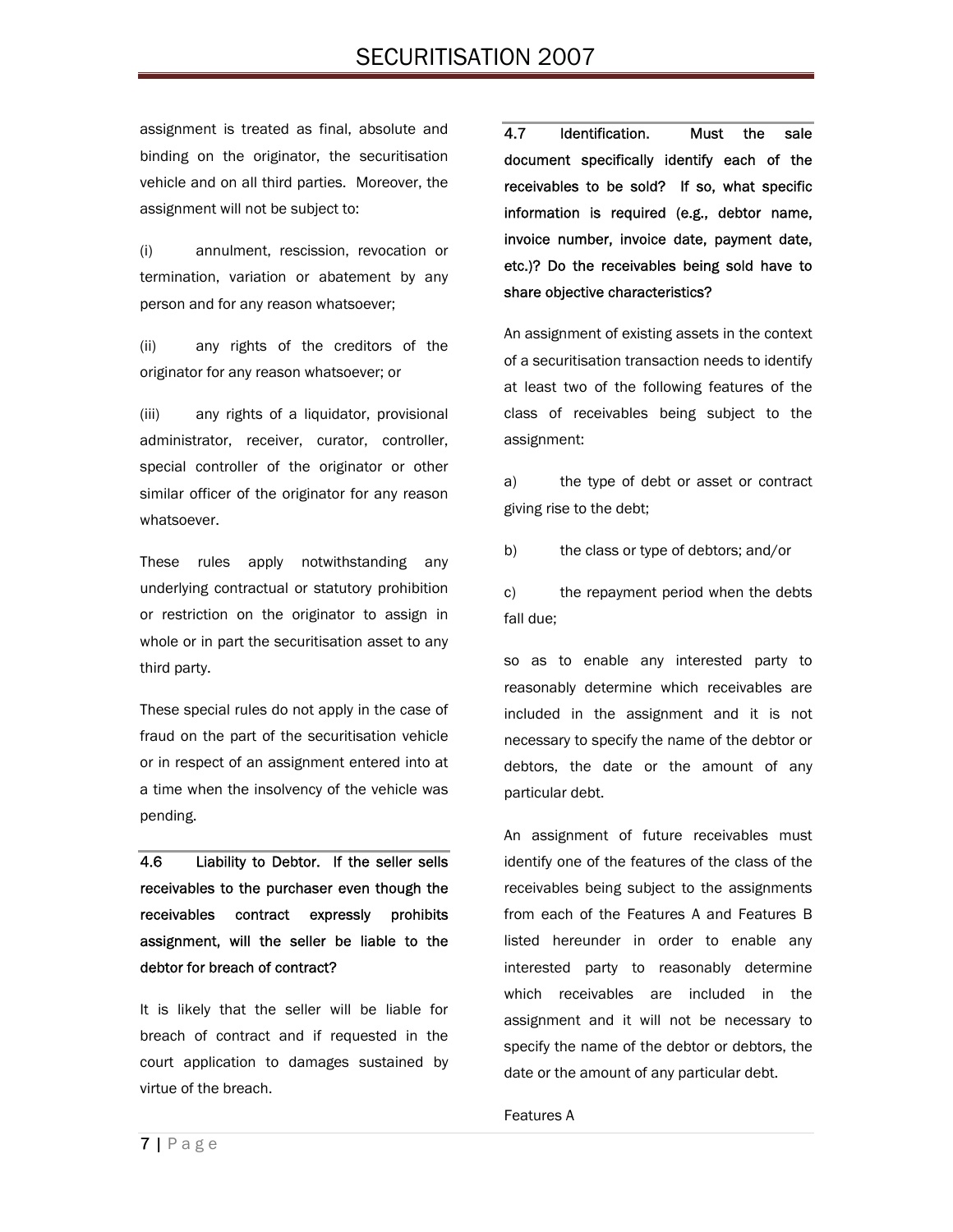(a) the type of debt or asset or contract giving rise to the debt;

(b) the class or type of debtors; and

(c) the assets, including future assets, which give rise to the receivables.

#### Features B

(a) the time period during which the debt may arise; and

(b) the repayment period during when the debts may fall due.

4.8 Economic Effects on Sale. What economic characteristics of a sale, if any, might prevent the sale from being perfected? Among other things, to what extent may the seller retain (a) credit risk; (b) interest rate risk; and (c) control of collections of receivables without jeopardizing perfection?

In terms of Maltese general law, for the sale to be perfected it must avoid being classified as a simulated sale. For this to take place there must be a common intention of the parties to conceal the actual assignment. The courts will look at the description of the agreement and determine whether the actual rights and obligations of the parties created by the agreement are consistent with the description.

The Securitisation Act (Cap. 484 of the Laws of Malta) provides that a transfer of securitisation assets from an originator to a securitisation vehicle made in accordance with the terms of the Securitisation Act is valid and enforceable in accordance with its terms and with the Securitisation Act and will not be

subject to re-characterisation for any reason whatsoever. The Securitisation Vehicle can thus agree to assume obligations (including risks) without affecting the re-characterisation of the securitisation transaction. Moreover, in the case of an assignment in favour of a securitisation vehicle the assignment need not have an agreed/fixed/determinate price.

The securitisation vehicle may delegate the management responsibility for the day to day administration of the securitisation vehicle or of the assets or risk thereof, including collection of any claims, to any third party, including the originator.

# 4.9 Continuous Sales of Receivables. Can the seller agree in an enforceable manner (at least prior to its insolvency) to continuous sales of receivables?

In a securitisation transaction an assignment is deemed to be effective at the time of the conclusion of the original contract without the need of an act of transfer being required to assign each continuous receivable on it coming into existence.

4.10 Future Receivables. Can the seller commit in an enforceable manner (both prior to and after its insolvency) to sell receivables to the purchaser that come into existence after the date of the sale contract (as in a "future flow" securitisation)?

Securitisation assets under the Securitisation Act include any asset whether existing or future as mentioned in question 4.9.

Refer to question 6.1.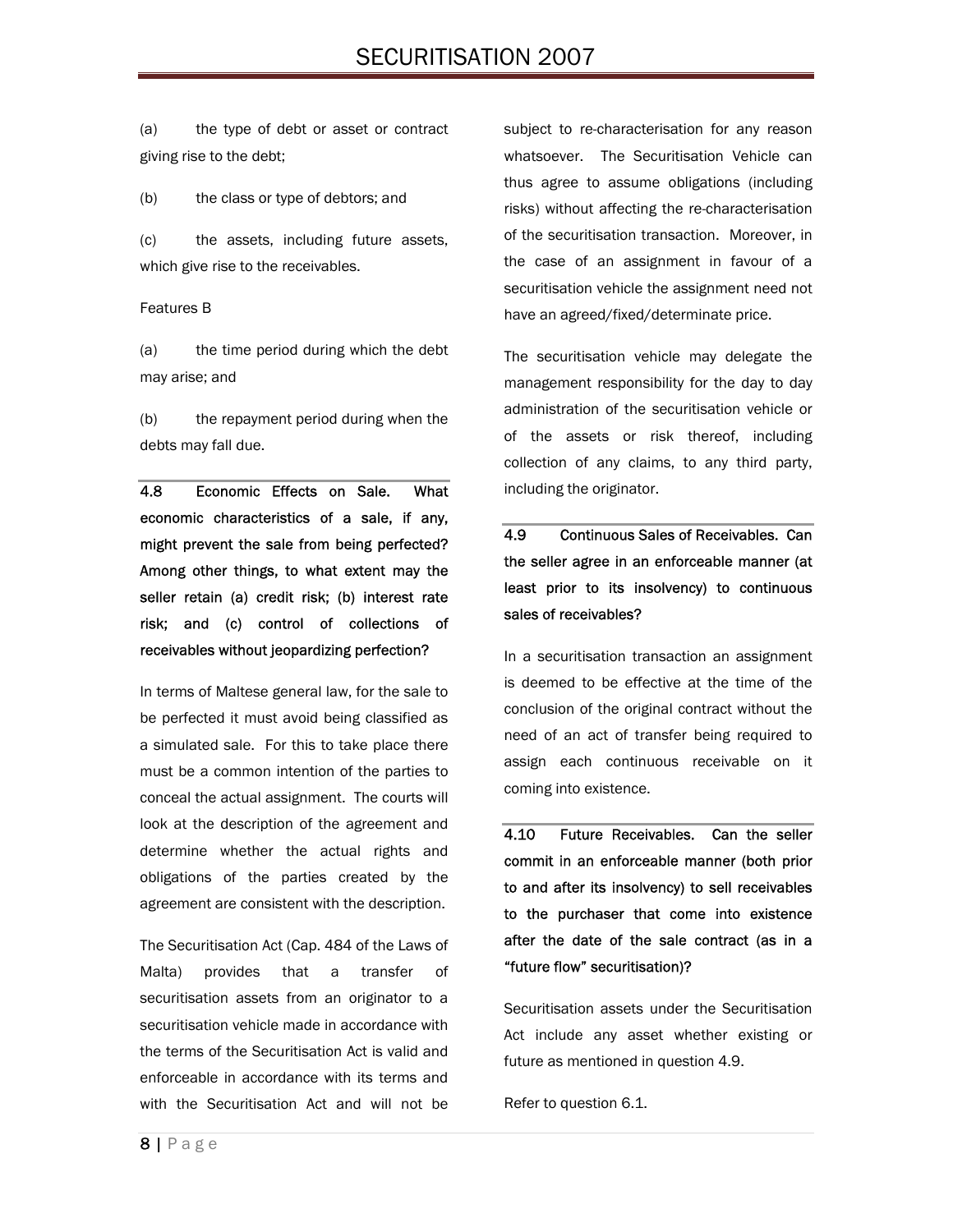# SECURITISATION 2007

4.11 Related Security. What additional formalities must be fulfilled for the concurrent transfer of related security to be enforceable? If not all related security can be enforceably transferred, what methods are customarily adopted to provide the purchaser the benefits of such related security?

The Securitisation Act provides that unless the assignment expressly provides otherwise, the assignment of a debt also includes every suretyship, warrant or indemnity for the payment of the debt. Moreover, the assignment of a debt also includes every suretyship, warrant or indemnity, accessory to the debt and this notwithstanding any contractual prohibition or restriction against such assignment of the debt. All notices of assignment made to a debtor or class of debtors in accordance with the Securitisation Act will have effect in relation to all persons granting any suretyship, guarantee or indemnity without the needs of further notice or other formalities in their regard.

#### **Security Interests**

5.1 Back-up Security. Is it customary in your country to take a "back-up" security interest over the seller's ownership interest in the receivables and the related security, in the event that the sale is deemed by a court not to have been perfected?

In view of the only recent enactment of the Securitisation Act, customary practices have not as yet been developed. However in view of the minimal risk of re-characterisation of securitisation transaction carried out in terms of the said Act it is not envisaged that back-up security will be customary.

5.2 Seller Security. If so, what are the formalities for the seller granting a security interest in receivables and related security under the laws of your country, and for such security interest to be perfected?

Under general Maltese law a pledge is constituted by the delivery to the pledgee or to a custodian of the thing pledged or of the document conferring the exclusive right to the disposal of the thing. A pledge will create a privileged right only if (a) the thing over which the pledge is created is delivered to the pledgee or a custodian; or (b) where the thing pledged is a debt or other right in respect of which no document of title exists, if the pledge results from a public deed or a private writing and the debtor is duly notified of the existence of the pledge by a judicial act or the debtor otherwise acknowledges the existence of such pledge.

However in accordance with regulation 5 of the FC Regulations and subject to the requirements specified therein (namely that the FC Regulations relate largely to wholesale players), the creation, validity, perfection, enforceability or admissibility in evidence of a financial collateral arrangement or the provision of financial collateral under a financial collateral arrangement is not dependent on the performance of any formal act (including any judicial act, registration, notification, note in any public registry, acknowledgment, advertisement, or any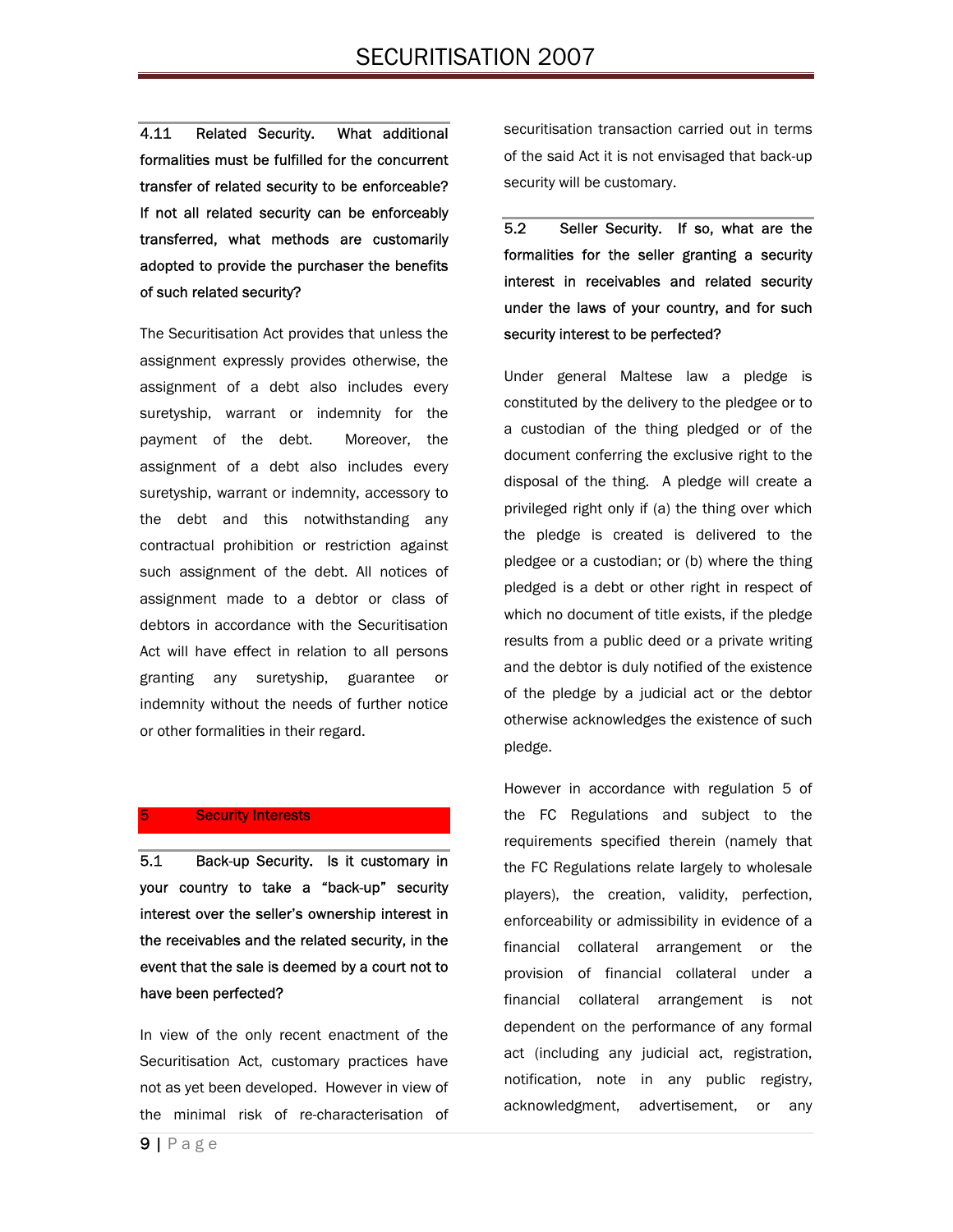similar act upon which the creation, validity, perfection, enforceability or admissibility in evidence of the provision of financial collateral under a financial collateral may be dependent). Provided that any act required by law as a condition for effecting the transfer or creation of a security interest, including endorsement in the case of credit instruments, or any recording on the issuer's register in the case of registered instruments, shall not be considered a formal act.

In terms of the pledge of securitisation assets, the terms described in question 4.2 hereof apply *mutatis mutandis*.

5.3 Purchaser Security. What are the formalities for the purchaser granting a security interest in receivables and related security under the laws of your country, and for such security interest to be perfected?

Refer to question 5.2.

5.4 Recognition. If the purchaser grants a security interest in the receivables under the laws of the purchaser's country or a third country, and that security interest is valid and perfected under the laws of that other country, will it be treated as valid and perfected in your country?

The Maltese courts would treat the security interest as being valid and perfected,

5.5 Additional Formalities. What additional or different requirements apply to security interests in or connected to promissory notes, mortgage loans, consumer loans or marketable debt securities?

There are no additional formalities in addition to those described herein.

#### **Insolvency Laws**

6.1 Stay of Action. If, after a sale of receivables that is otherwise perfected, the seller becomes subject to an insolvency proceeding, will your country's insolvency laws automatically prohibit the purchaser from collecting, transferring or otherwise exercising ownership rights over the purchased receivables ("automatic stay")? Does the insolvency official have the ability to stay collection and enforcement actions until he determines that the sale is perfected?

The Securitisation Act provides that no proceedings taken in relation to the originator under the Companies Act (Cap. 386 of the Laws of Malta) or any other law, including any dissolution and winding-up proceedings, any company recovery procedure, any company reconstruction and any proceedings affecting creditors' rights generally shall have any effect on:

(a) the securitisation vehicle;

(b) any securitisation assets acquired or risks assumed by the securitisation vehicle, as well as any cash flow or other asset of the securitised vehicle; or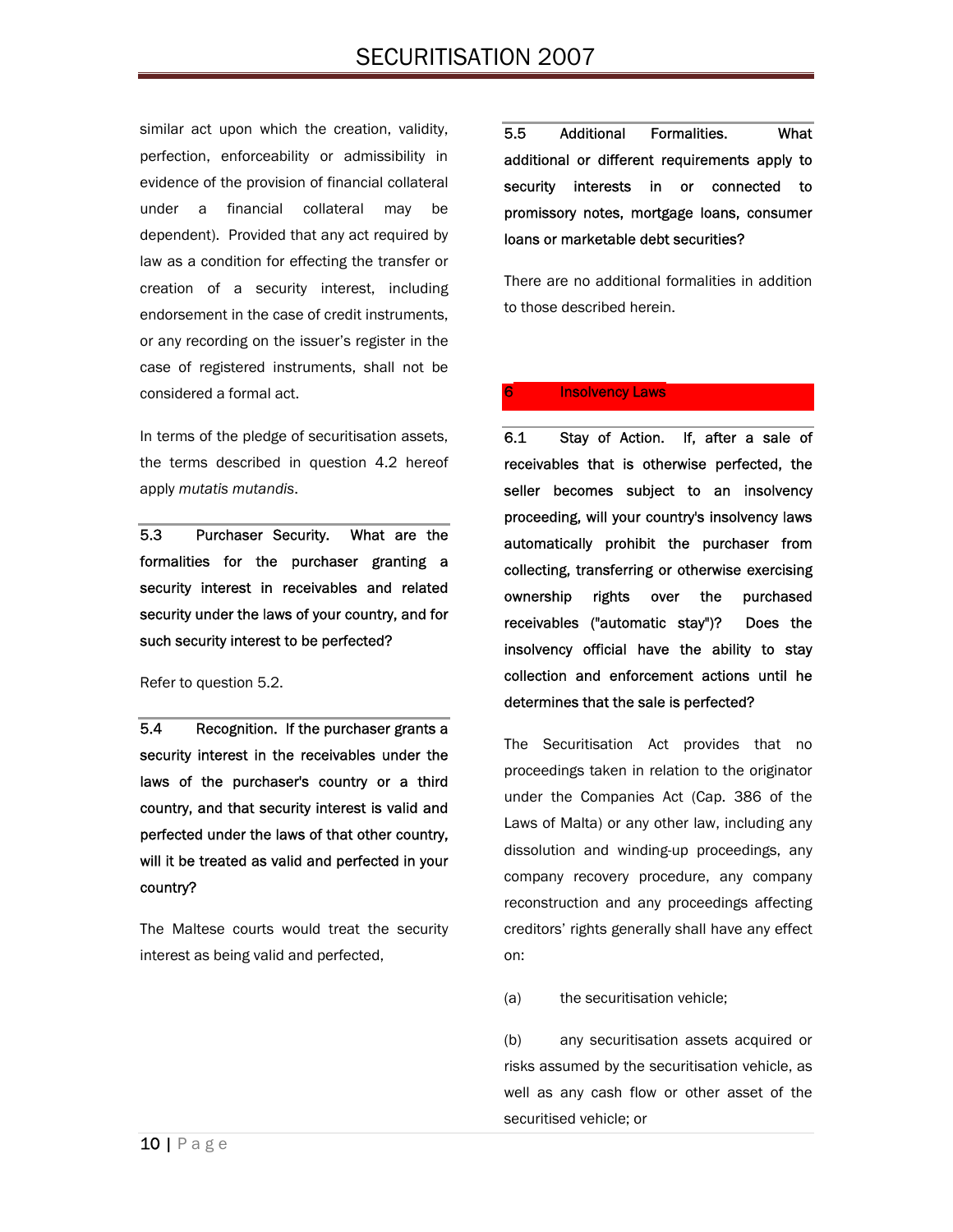(c) any payments due to the underlying debtors in connection with the securitised assets.

Moreover, no court or arbitral tribunal may grant or sanction any moratorium or stay whatsoever in connection with a securitisation vehicle.

6.2 Insolvency Official's Powers. If there is no automatic stay, under what circumstances, if any, does the insolvency official have the power to prohibit the purchaser's exercise of rights (by means of injunction, stay order or other action)?

#### Refer to question 6.1.

6.3 Suspect Period. Under what facts or circumstances could the insolvency official rescind or reverse transactions that took place during a "suspect" or "preference" period before the commencement of the insolvency proceeding?

#### Refer to question 6.1.

6.4 Substantive Consolidation. Under what facts or circumstances, if any, could the insolvency official consolidate the assets and liabilities of the purchaser with those of the seller or its affiliates in the insolvency proceeding?

There is no general principle of Maltese insolvency law which gives the courts the power to consider the assets and liabilities of one company as though they were assets and liabilities of any other for the purposes of a liquidation or administration ('substantive consolidation').

It is only in very limited circumstances that the piercing of the corporate veil will take place and the separate legal personality of a company ignored. This usually happens where the limited liability of a company is used for the purpose of fraud or some other illegal or improper purpose.

6.5 Effect of Proceedings on Future Receivables. What is the effect of the initiation of insolvency proceedings on (a) sales of receivables that have not yet occurred or (b) on sales of receivables that have not yet come into existence?

An assignment of future receivables is deemed to be effective at the time of conclusion of the original contract. Once the seller enters into insolvency proceedings, a previous agreement to assign future receivables will continue automatically to transfer receivables as they arise.

Given that a securitisation asset includes an asset whether existing or future couple with para (c) in question 6.1 above, the initiation of insolvency proceedings should not have an effect on the sale thereof.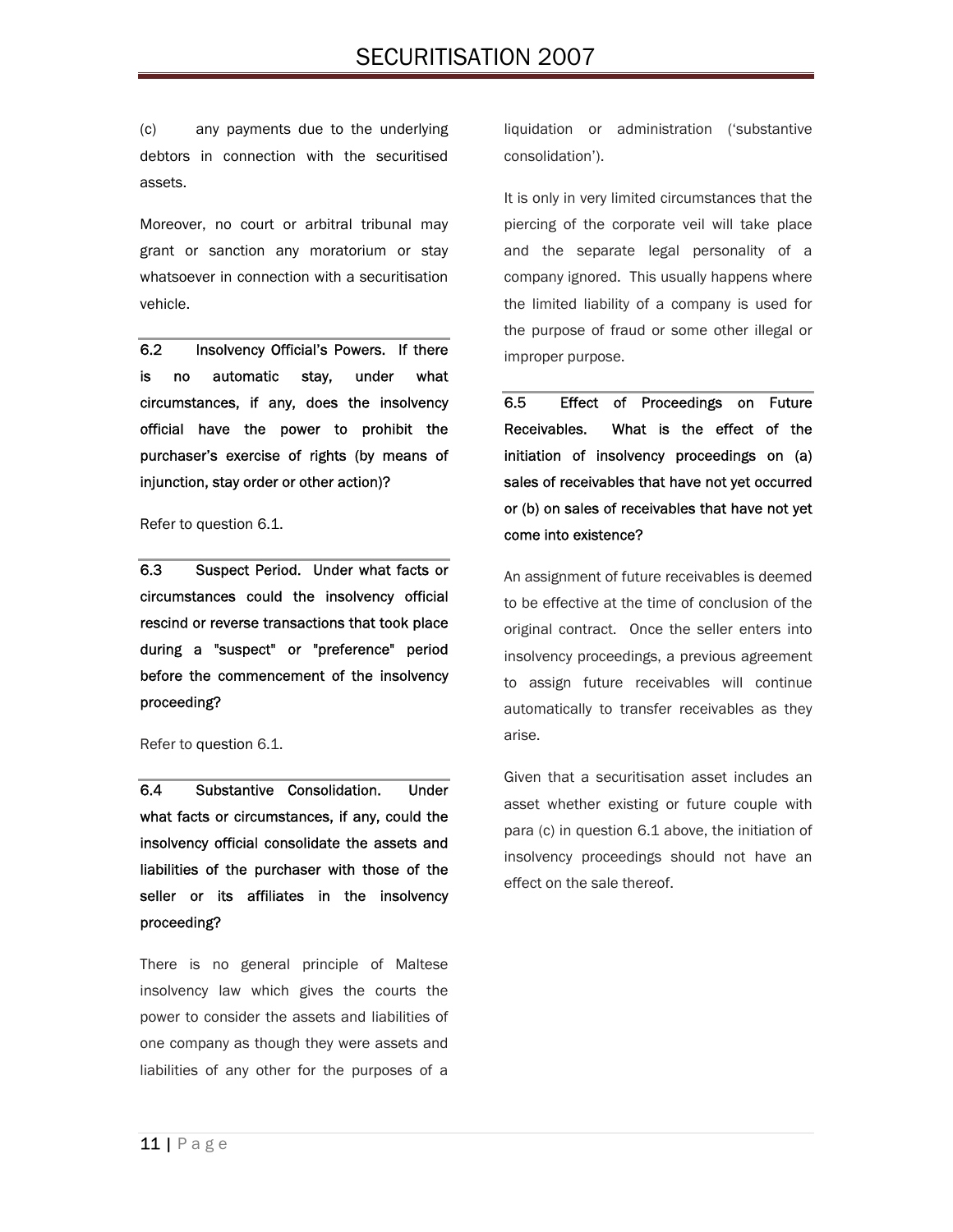#### **Special Rules**

7.1 Securitisation Law. Does your country have laws specifically providing for securitisation transactions? If so, what are the basics?

The Securitisation Act (Cap. 484 of the Laws of Malta) was recently introduced into the Maltese legislation. The Act is aimed at attracting securitisation programmes at an international level by providing the necessary legal implements whilst at the same time facilitating the process by avoiding the cumbersome procedures synonymous with civil law jurisdictions.

The legal framework provides for the possibility of three forms of securitisation:

- 1. Asset Securitisation;
- 2. Synthetic Securitisation; and
- 3. Whole Business/Loan Securitisation.

7.2 Securitisation Entities. Does your country have laws specifically providing for establishment of special purpose entities for securitisation? If so, what does the law provide as to (a) requirements for establishment of such an entity; (b) legal attributes and benefits of the entity; and (c) any specific requirements as to the status of directors or shareholders?

In terms of the Securitisation Act, a securitisation vehicle may be:

1. a company, including an investment company;

2. a commercial partnership;

3. a trust created by a written instrument; and

4. any other legal structure which the competent authority may, by notice, permit to be used for a securitisation transaction

established under the laws of Malta or those of a jurisdiction recognised by the competent authority.

When a securitisation vehicle is established under the Securitisation Act, the objects and purposes of the vehicle need to be limited to such matters which are necessary to carry out all or any transactions intended or required to implement or participate in a securitisation transaction and all related and ancillary acts.

A special regulatory regime applies to securitisation vehicles which issue or which are desirous of issuing financial instruments to the public on a continuous basis.

A trust offers flexibility whereas a company may offer particular fiscal advantages through the operation of the refund and Malta's full imputation system of taxation. Moreover, the Securitisation Act gives wider scope of application for limited liability companies in securitisation transactions and this reflects the current market practices, given the wider use and application of limited liability companies.

There are no special rules for shareholder or director status.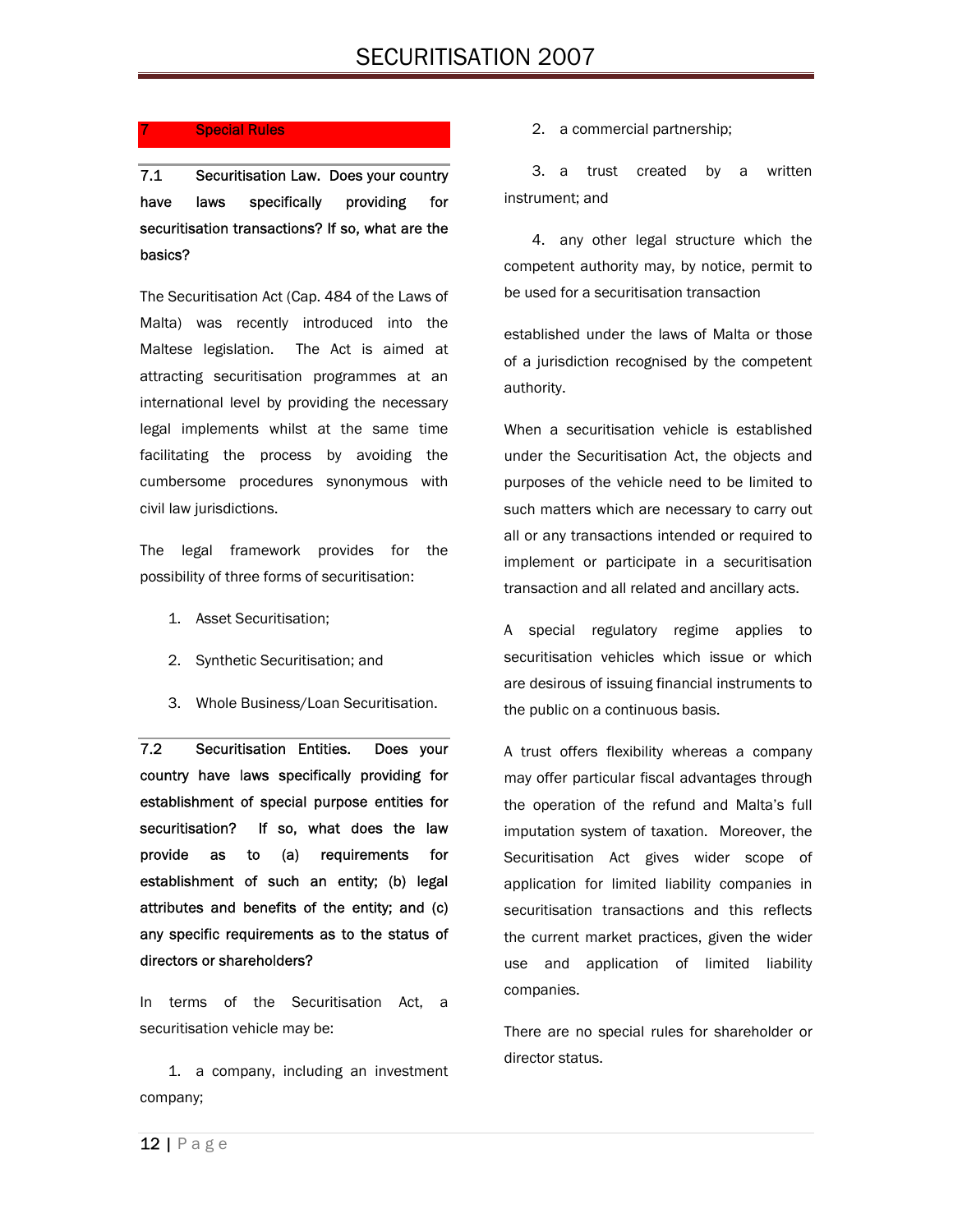7.3 Non-Recourse Clause. Will a court in your country give effect to a contractual provision (even if the contract's governing law is the law of another country) limiting the recourse of parties to available funds?

This clause should be upheld by a Maltese court especially in view of the fact that Maltese courts would generally recognise the general principle of the freedom of contracting parties to enter into contracts and to determine the terms thereof as the law between them. In reinforcing this principle, the Securitisation Act provides that any contract entered into in connection with a securitisation transaction shall be valid and enforceable in accordance with its terms, and where the parties agree in writing as to the effects that will arise on the occurrence of a specified event, it shall not be necessary for either party to obtain any court judgment or declaration confirming that the specified event has occurred or otherwise.

7.4 Non-Petition Clause. Will a court in your country give effect to a contractual provision (even if the contract's governing law is the law of another country) prohibiting the parties from (a) taking legal action against the purchaser or another person; or (b) commencing an insolvency proceeding against the purchaser or another person?

Refer to question 7.3.

In terms of the Securitisation Act, a securitisation vehicle is permitted to enter into any agreement which contains provisions by which securitisation creditors or any shareholder of the securitisation vehicle,

including the originator, accept to restrict or waive their right to commence the process leading to dissolution and consequential winding-up proceedings, company recovery procedure, company reconstruction or any proceedings affecting the rights pertaining to creditors generally in connection with the securitisation vehicle, or to transfer such a right to any person.

Furthermore the constitutive documents of the securitisation vehicle may also make provision for the above.

7.5 Independent Director. Will a court in your country give effect to a contractual provision (even if the contract's governing law is the law of another country) or a provision in a party's organisational documents prohibiting the directors from taking specified actions (including commencing an insolvency proceeding) without the affirmative vote of an independent director?

Refer to questions 7.3 and 7.4.

The affirmative vote of an independent director is not required in this case.

#### **Regulatory Issues**

8.1 Required Authorisations, etc. Assuming that the purchaser does no other business in your country, will its purchase and ownership or its collection and enforcement of receivables result in its being required to qualify to do business or to obtain any license or its being subject to regulation as a financial institution in your country? Does the answer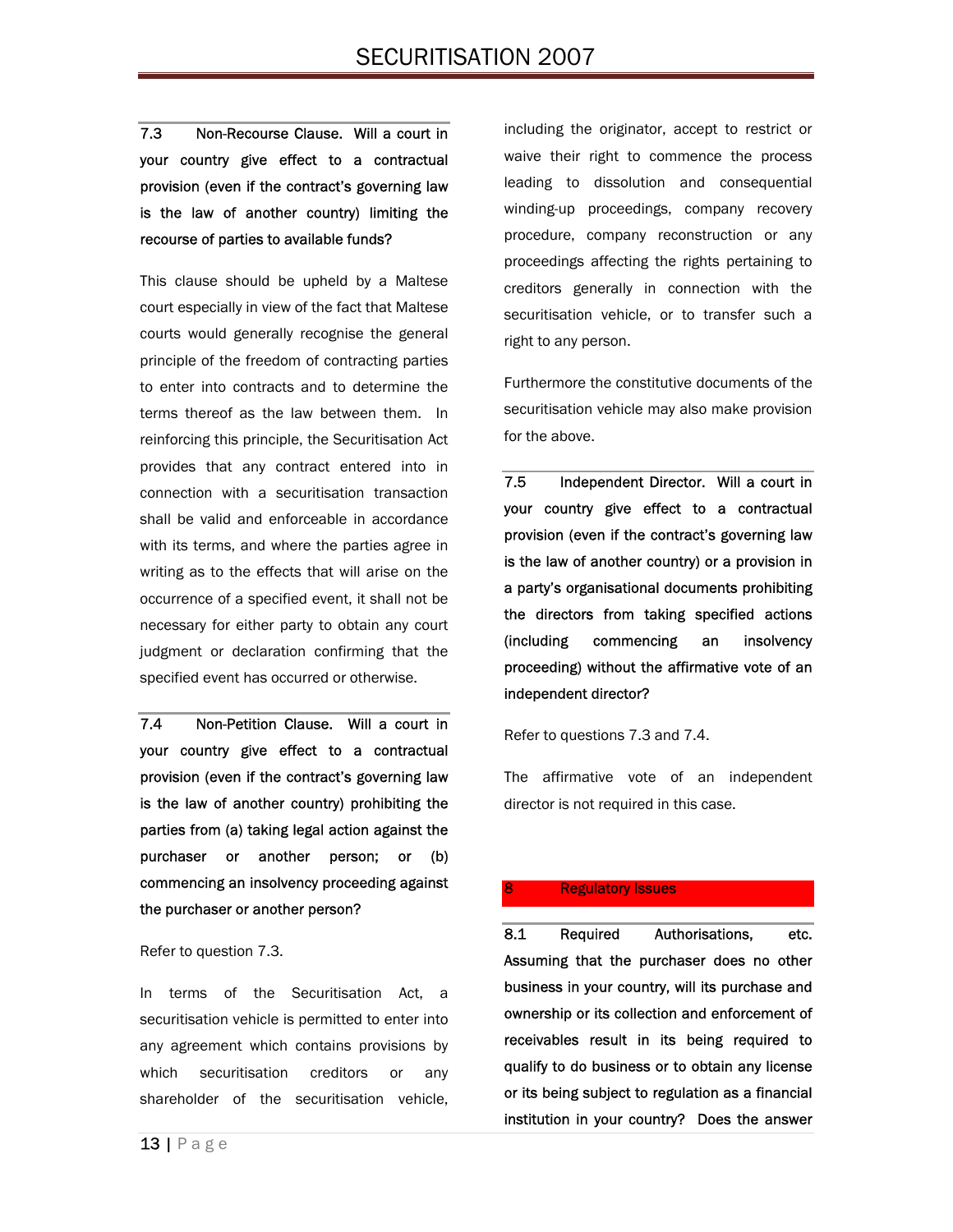## to the preceding question change if the purchaser does business with other sellers in your country?

The general rule under the Securitisation Act is that no vehicle established under the laws of Malta can commence business as a securitisation vehicle in or from within Malta unless it has given notice to the Malta Financial Services Authority.

Registration requirements could also be applicable under the Data Protection Act (Cap. 440 of the Laws of Malta). Special rules also apply to public securitisation vehicles (i.e. a securitisation vehicle which issues or which is desirous of issuing financial instrument to the public on a continuous basis). It does not appear to alter our views should the purchasers do business with other sellers in Malta.

It would however be advisable to discuss the business to be undertaken in Malta with the local regulator, the Malta Financial Services Authority to ensure that the purchaser does not require any written exemption with respect to any other licensing requirements, namely in terms of the Investment Services Act, Cap. 370 of the laws of Malta, the Banking Act, Cap. 371 of the laws of Malta and the Financial Institutions Act, Cap. 376 of the laws of Malta.

8.2 Data Protection. Does your country have laws restricting the use or dissemination of data about or provided by debtors? If so, do these laws apply only to consumer debtors or also to enterprises?

Any data or information which is transferred between persons within the context of a securitisation transaction is transferable without any restriction or limitation, although such data or information retains its secret or confidential status for other effects and purposes. The Data Protection Act (Cap.440 of the Laws of Malta) regulates the use or dissemination of data about or provided by debtors. These laws apply only to individual debtors, called "data subjects". A registration requirement is also present under this said Act.

8.3 Consumer Protection. If the debtors are consumers, will the purchaser (including a bank acting as purchaser) be required to comply with any consumer protection law of your country? Briefly, what is required?

In view of question 4.3, paragraph (b) above it is doubtful whether the purchaser will have to comply with consumer protection laws even though there is no clear cut answer since to our knowledge this has never been tested by the Maltese courts.

8.4 Currency Restrictions. Does your country have laws restricting the exchange of your country's currency for other currencies or the making of payments in your country's currency to persons outside the country?

These restrictions do not exist.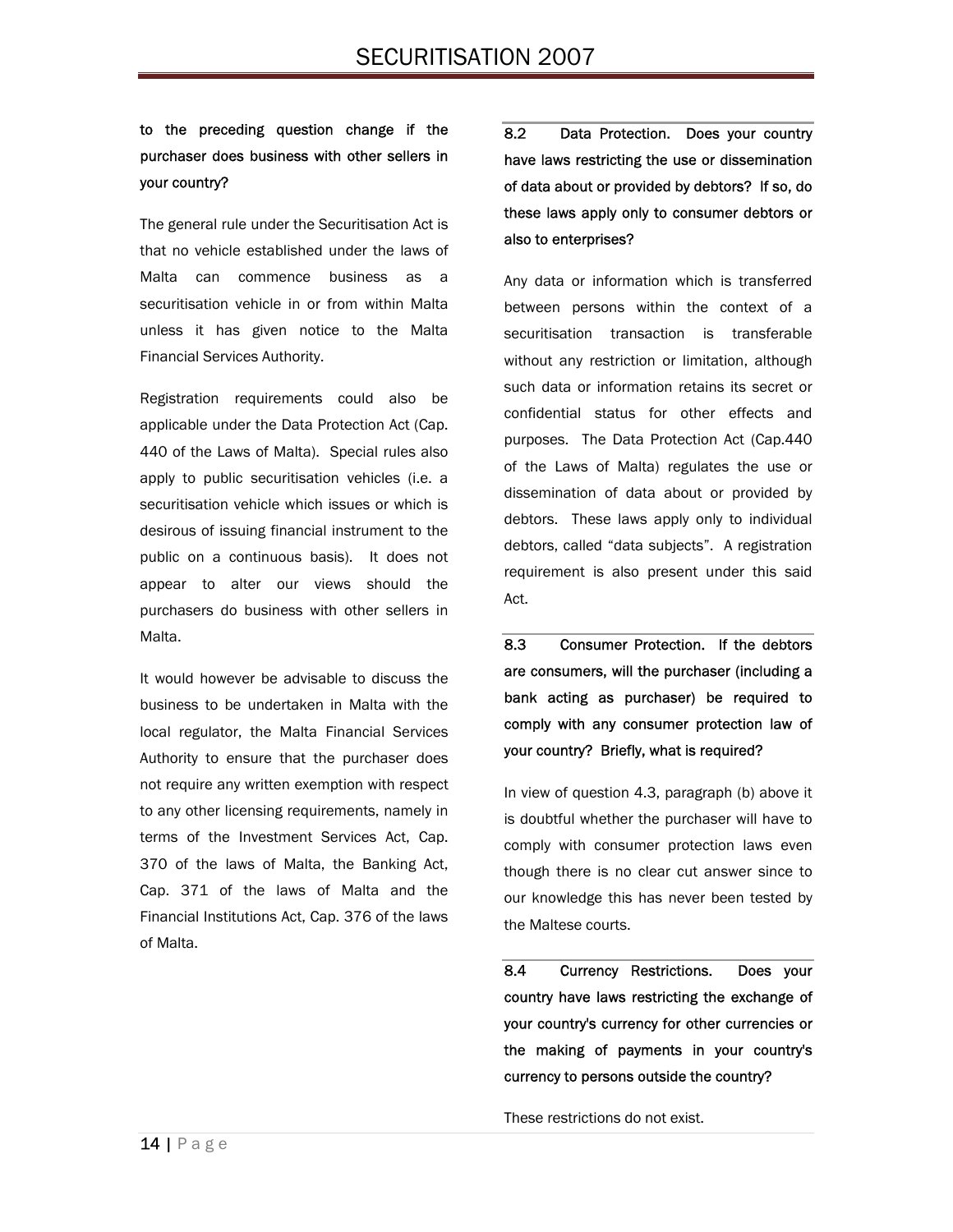### **Taxation**

9.1 Withholding Taxes. Will any part of payments on receivables by the debtors to the seller or the purchaser be subject to withholding taxes in your country? Does the answer depend on the nature of the receivables, whether they bear interest, their term to maturity, or where the seller or the purchaser is located?

The answer to this question depends on a number of issues, e.g. whether the receivables bear interest, where the seller or purchaser is located and similar considerations.

Persons who are both domiciled and ordinarily resident in Malta are chargeable to tax on their worldwide chargeable income and capital gains, whilst persons who are either not domiciled or not ordinarily resident in Malta are chargeable to tax only on income arising in Malta and on foreign source income which is received in Malta (so however that nonresidents are typically chargeable only on Malta-source income). Provisions contained in double taxation treaties may also be relevant.

If non-residents earn foreign source income, the expectation is that this should not be taxable in Malta, whilst if such non-residents earn Malta-source income, the assumption is that it should be taxable in Malta, subject to the terms of any applicable double taxation treaty or any applicable tax exemption under domestic law.

In respect of repayment of principal at cost, the expectation is that such repayment would not attract Maltese tax liability. Interest income earned by Maltese domiciled and ordinarily resident persons is subject to tax. Certain withholding tax provisions exist in respect of payment by Maltese companies or Maltese-resident companies of debenture interest or interest on any loan advanced for a capital purpose (excluding interest on customer's deposits and current accounts). An exemption exists in respect of interest accruing to or derived by a non-Malteseresident person, as long as certain statutory conditions are satisfied.

9.2 Seller Tax Accounting. Does your country require that a specific accounting policy is adopted for tax purposes by the seller or purchaser in the context of a securitisation?

Maltese GAAP is IFRS and this would constitute the point of departure in terms of calculation of tax liability, so, however, certain adjustments may need to be made for tax purposes where required by the Income Tax Acts.

## 9.3 Stamp Duty, etc. Does your country impose stamp duty or other documentary taxes on sales of receivables?

A document subject to duty under the Duty on Documents and Transfers Act (Cap. 364 of the Laws of Malta) becomes so subject either from its origin if it is executed in Malta or by reason of its use if it is executed outside Malta.

Stamp duty is not chargeable on a sale of receivables. Stamp duty may however be relevant on a sale of a receivable that falls within the definition of "marketable securities" (for example, a debenture or a bond). (Other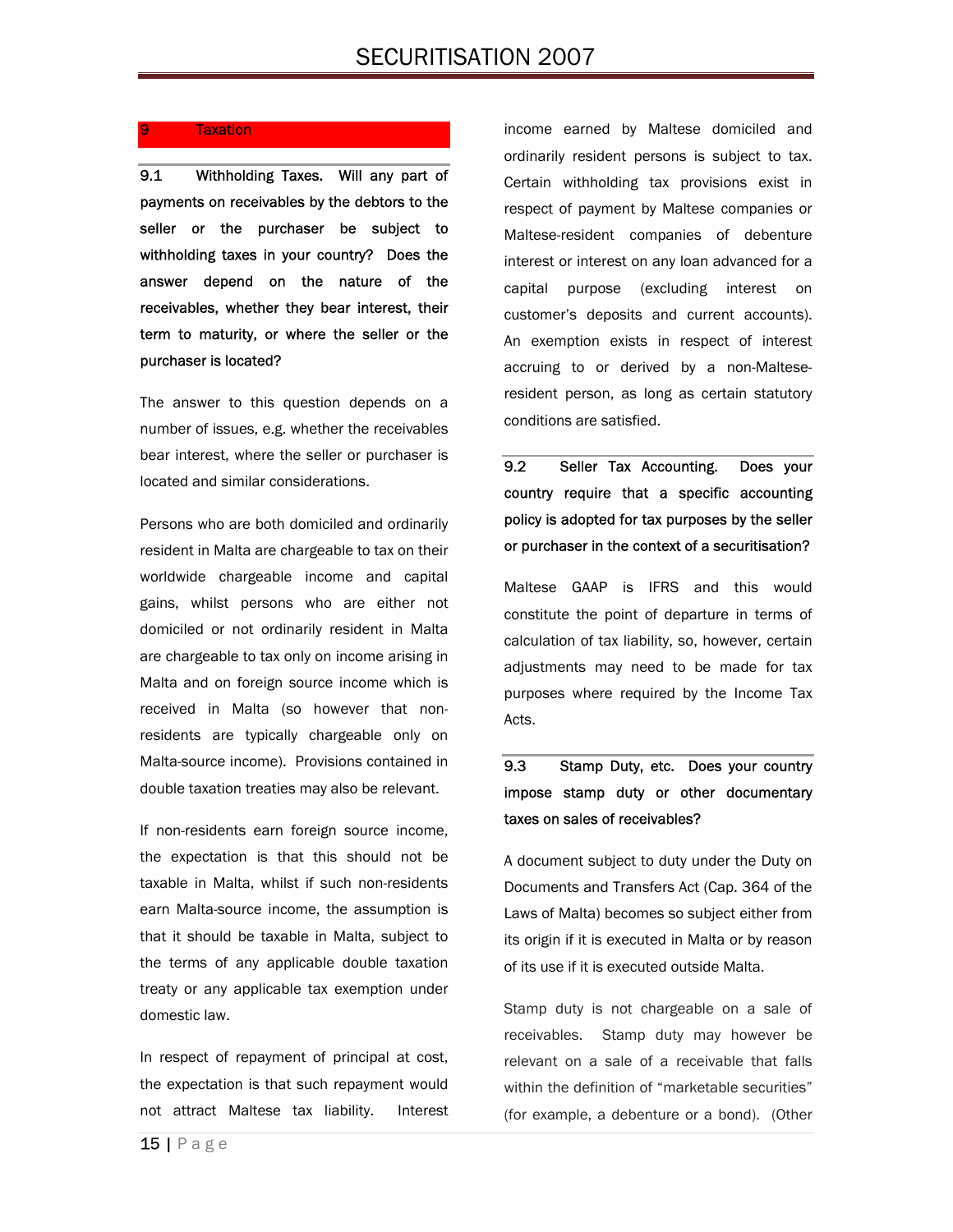# SECURITISATION 2007

chargeable transfers include among others immovable property and emphyteutical grants and transfers in auction sales.)

There are various reliefs and exemptions available, including for qualifying transfers within a group of companies and for acquisitions or disposals of marketable securities by certain companies engaged in international activities.

9.4 Value Added Taxes. Does your country impose value added tax, sales tax or other similar taxes on sales of goods or services, on sales of receivables or on fees for collection agent services?

VAT is chargeable on every supply of goods and services made in Malta for a consideration in the course or furtherance of an economic activity, intra-Community acquisitions, and on taxable importation of goods.

The standard rate of VAT is 18%, with a rate of 5% applying in limited cases, such as to accommodation in hotels and licensed premises. Certain supplies are either exempt with credit (zero-rated, i.e. VAT is not charged on the supply, but the supplier has the right to recover input VAT incurred) or exempt without credit (i.e. VAT is not charged on the supply, but the supplier has no right to recover input VAT incurred).

The exempt without credit supplies referred to in the Value Added Tax Act which may be relevant in the circumstances include the following:

(a) the granting and the negotiation of credit and the management of credit by the person granting it;

(b) the negotiation of or any dealings in credit guarantees or any other security for money and the management of credit guarantees by the person granting the credit;

(c) transactions, including negotiation, concerning deposit and current accounts, payments, transfers, debts, cheques and other negotiable instruments, but excluding debt collection and factoring; and

(d) transactions, including negotiation, excluding management and safekeeping, in shares, interest in companies or associations, debentures and other securities, excluding certain specified transactions.

Supplies of such services in circumstances in which the customer is established outside the EU or when these operations are directly linked with goods to be exported to a country outside the EU can give rise to recovery of input tax for the supplier.

Debt collection services are not exempt and should attract VAT at the rate of 18% if they are considered to be supplied in Malta.